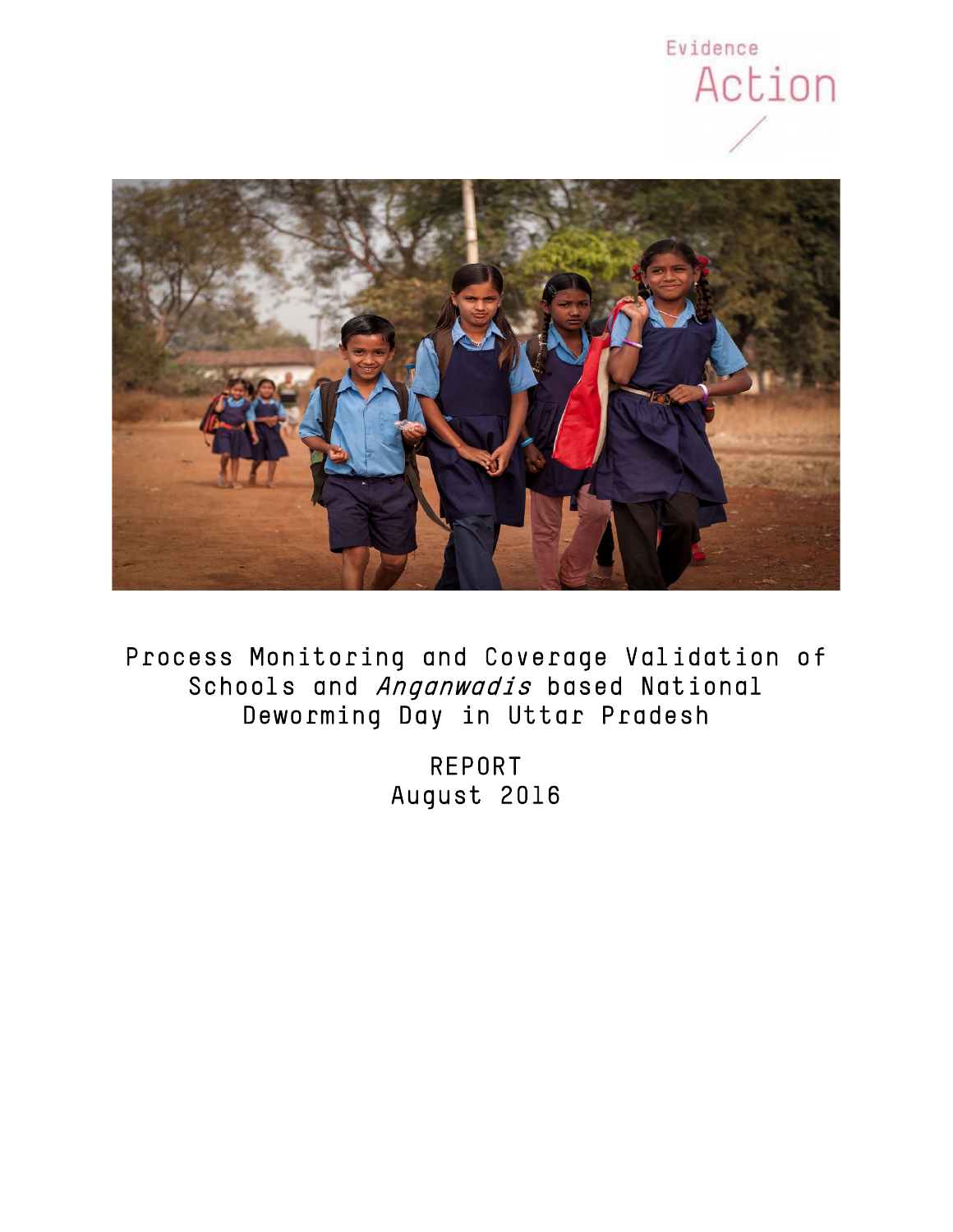# TABLE OF CONTENTS

| 1.2 Process Monitoring, Recording & Reporting Process, and   |
|--------------------------------------------------------------|
|                                                              |
| 1.4 Independent Monitoring Formats  3                        |
|                                                              |
| 1.6 Training of Trainers and Independent Monitors  3         |
|                                                              |
| 1.8 Data Processing and Analysis  4                          |
|                                                              |
|                                                              |
|                                                              |
| 2.2 Integrated Distribution of Deworming Materials Including |
| 2.3 Source of Information about Recent Round of Deworming  5 |
| 2.5 Adverse Events - Knowledge and Management  6             |
|                                                              |
|                                                              |
| $\overline{3}$                                               |
| 4.                                                           |
|                                                              |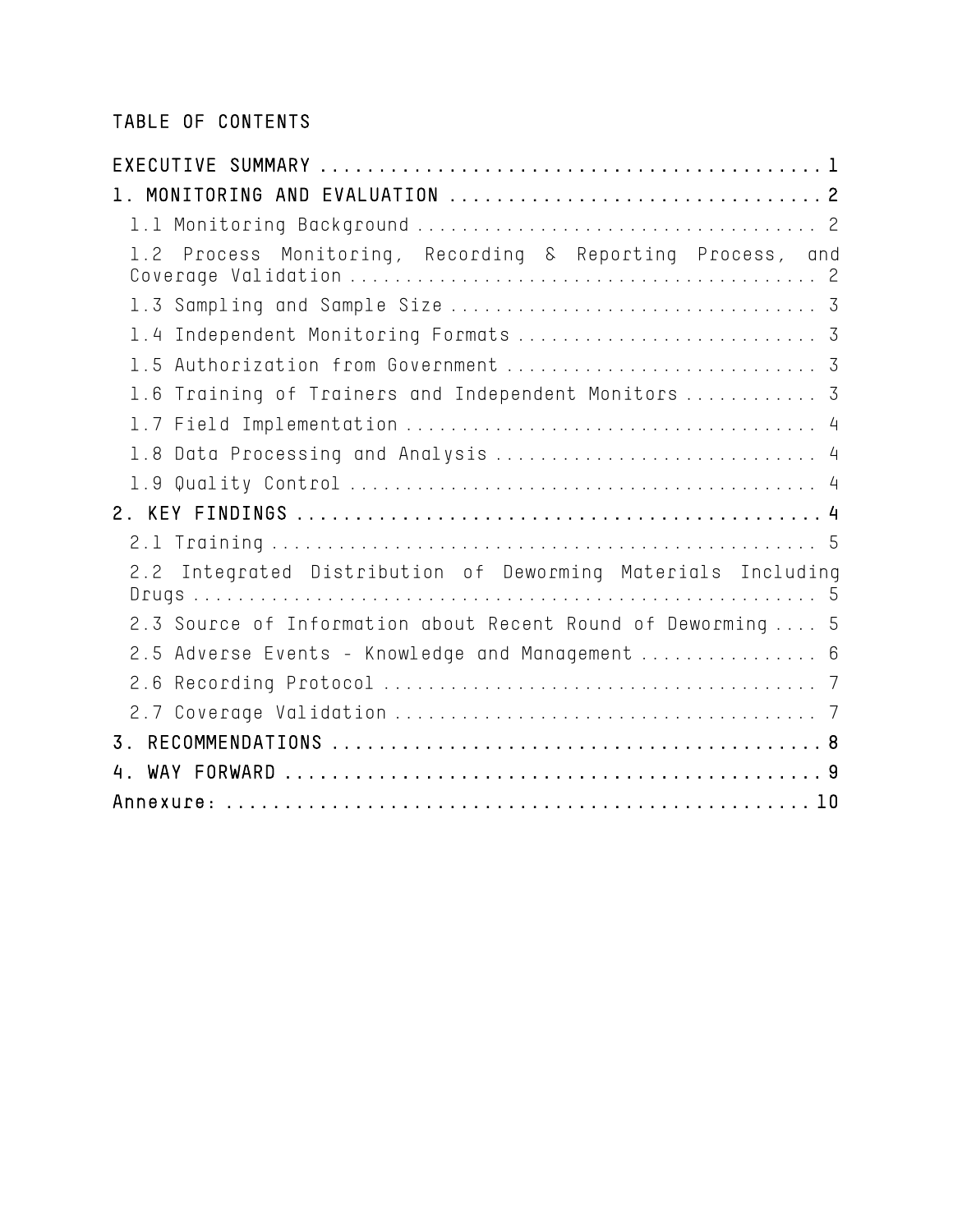### <span id="page-2-0"></span>EXECUTIVE SUMMARY

India, with an estimated 223<sup>[1](#page-2-2)</sup> million (almost one quarter of global burden) children living with soil-transmitted helminths (STH), launched National Deworming Day (NDD) in February 2015 to deworm all children between 1-19 years of age. The program is aimed at the supervised administration of albendazole tablets to all children of preschool and school-age, in anganwadis and schools, including unregistered (1-5 years) and out-of-school (6-19 years) children.

Uttar Pradesh observed the third round of NDD in 32 out of 75 districts on September 10, 2016, followed by Mop-Up Day on September 17, 2016. Evidence Action's Deworm the World Initiative, as the technical assistance partner, engaged an independent research agency to conduct process monitoring on NDD and Mop-Up-Day to assess the preparedness of anganwadis and schools to implement a mass deworming program, followed by coverage validation to evaluate the accuracy of the reporting data and coverage estimates post deworming.

Findings from process monitoring highlighted that 86% of schools and 81% of the anganwadis observed deworming. Approximately 85% of schools and 80% of anganwadis received sufficient tablets for deworming and 75% of schools and 73% of *anganwadis* received program posters/banners. However, integrated distribution of NDD kits<sup>[2](#page-2-3)</sup> was low for both schools (28%) and anganwadis (25%). Around 79% of schools and 71% of anganwadis received training for the recent round of deworming. Coverage validation data revealed that only half of the schools followed correct protocols for recording the number of children dewormed, however, around 41% of schools did not adhere to any recording protocol. Coverage validation findings exhibited an inflation of 77% (verification factor of 0.57) for children enrolled in schools. Nevertheless, interviews indicated that 96% of all enrolled children received a deworming tablet. Estimates show that coverage lies somewhere between 47%-67% in schools.

The findings from NDD's independent monitoring highlights opportunities to strengthen and improve the quality and coverage of the program by ensuring timely communication of training dates to schools and anganwadis. The database of functionaries across all stakeholder departments needs to be regularly updated to ensure timely information dissemination to key audiences. Efforts are needed to strengthen the integrated distribution of the deworming kit. Attention also needs to be directed to scaling the program in private schools. During training, emphasis should be placed on organizing practical sessions on recording protocol for schools and anganwadis to better ensure proper data documentation and management. Moreover, enhanced engagement of ASHAs and AWWs is also critical for the success of program.

<span id="page-2-2"></span><span id="page-2-1"></span> <sup>1</sup> Soil transmitted helminths, Number of children (Pre-SAC and SAC) requiring Preventive Chemotherapy for Soil transmitted helminths, WHO (2015) http://apps.who.int/neglected\_diseases/ntddata/sth/sth.html.

<span id="page-2-3"></span><sup>2</sup> Integrated distribution of NDD kits including deworming drugs, banner/poster and handout-reporting forms and provided to schools and AWC during the trainings at block or PHC level.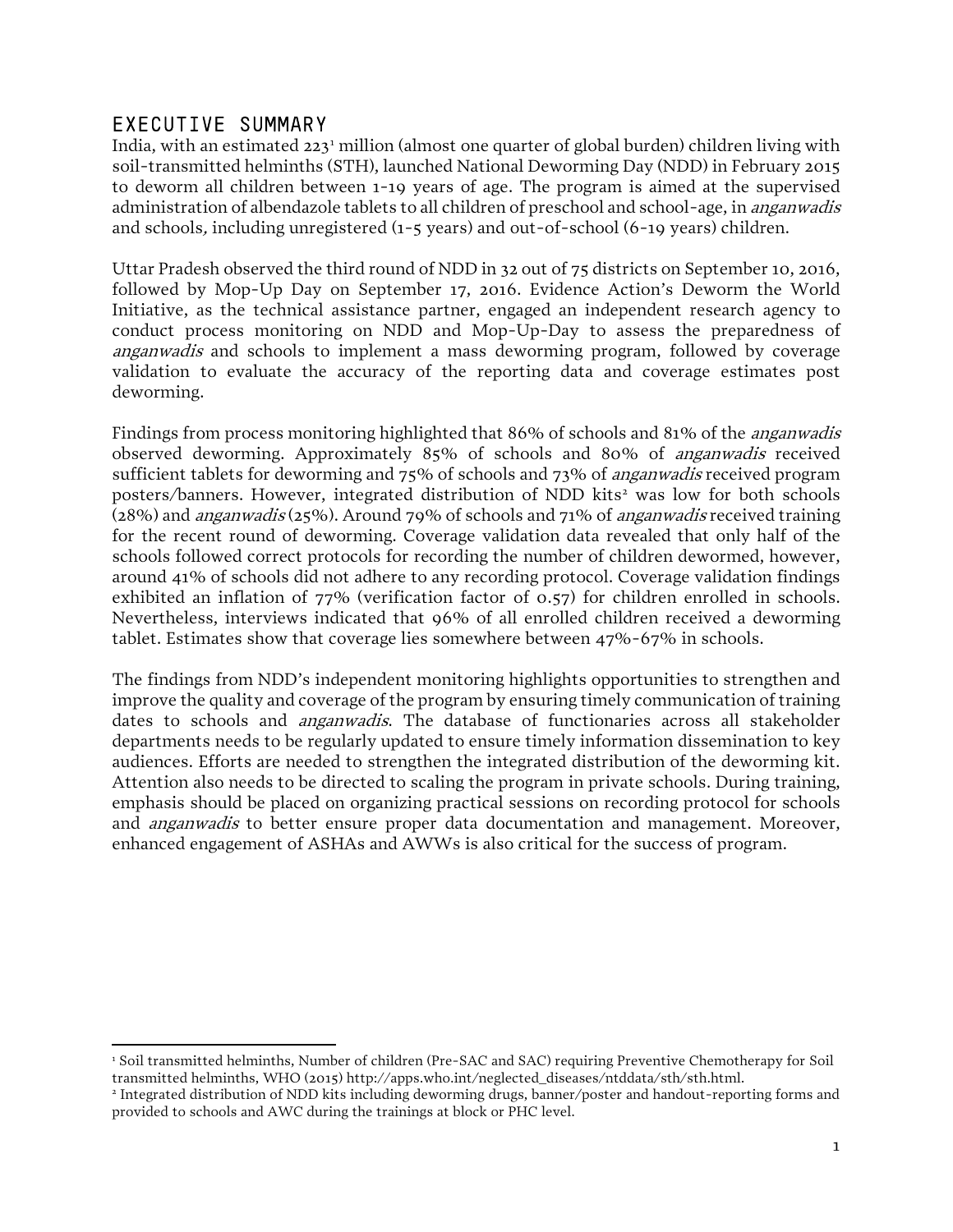## 1. MONITORING AND EVALUATION

#### <span id="page-3-0"></span>1.1 Monitoring Background

Understanding program reach and quality is a key component for a successful National Deworming Day (NDD) round. In order to fulfil this need, Evidence Action worked intensively with Uttar Pradesh's health, education, and women and child development departments to assess the quality of program planning and implementation, identify gaps, and develop recommendations for improvements in future NDD rounds. Preparing the systems to undertake deworming, adhering to the prescribed deworming processes, and ensuring accurate coverage reporting are key components of the monitoring process. Three processes of monitoring and evaluation are included in each deworming program round: (1) process monitoring, (2) coverage reporting and (3) coverage validation.

#### <span id="page-3-1"></span>1.2 Process Monitoring, Recording and Reporting Process, and Coverage Validation

Process monitoring assesses the preparedness of schools, *anganwadis*, and health systems to implement NDD and the extent to which they have followed recommended processes to ensure a high quality program. Evidence Action assessed program preparedness during the predeworming phase and selected independent monitors who observed the processes on NDD and Mop-Up Day. Evidence Action conducted process monitoring in two ways: a) telephone monitoring and cross verification and b) physical verification by visiting schools/anganwadis and training venues.

Recording and reporting process is an important means to assess the estimated number of program beneficiaries, and is a crucial component to measuring program success. With close support from Evidence Action's state and field teams, the health department collected and compiled the coverage report for NDD within the established reporting timelines. School teachers and *anganwadi* workers had been trained on the recording and reporting protocols. These protocols, along with the reporting cascade and timelines (refer to Figure: A below), were shared with all districts through the state's directives. In order to improve the accuracy of coverage reporting, every participating school and anganwadi was instructed to follow a recording protocol for deworming. Every teacher and *anganwadi* worker was required to put a single tick mark  $\mathcal O$  next to a child's name in the attendance register if they were dewormed on NDD, and a double-tick mark  $(\checkmark)$  if the child was dewormed on Mop-Up Day. Headmasters and anganwadi workers compiled the number of dewormed children from attendance registers, filled out the summary reporting format, and submitted it to the next level.



#### Figure A: Reporting cascade and timelines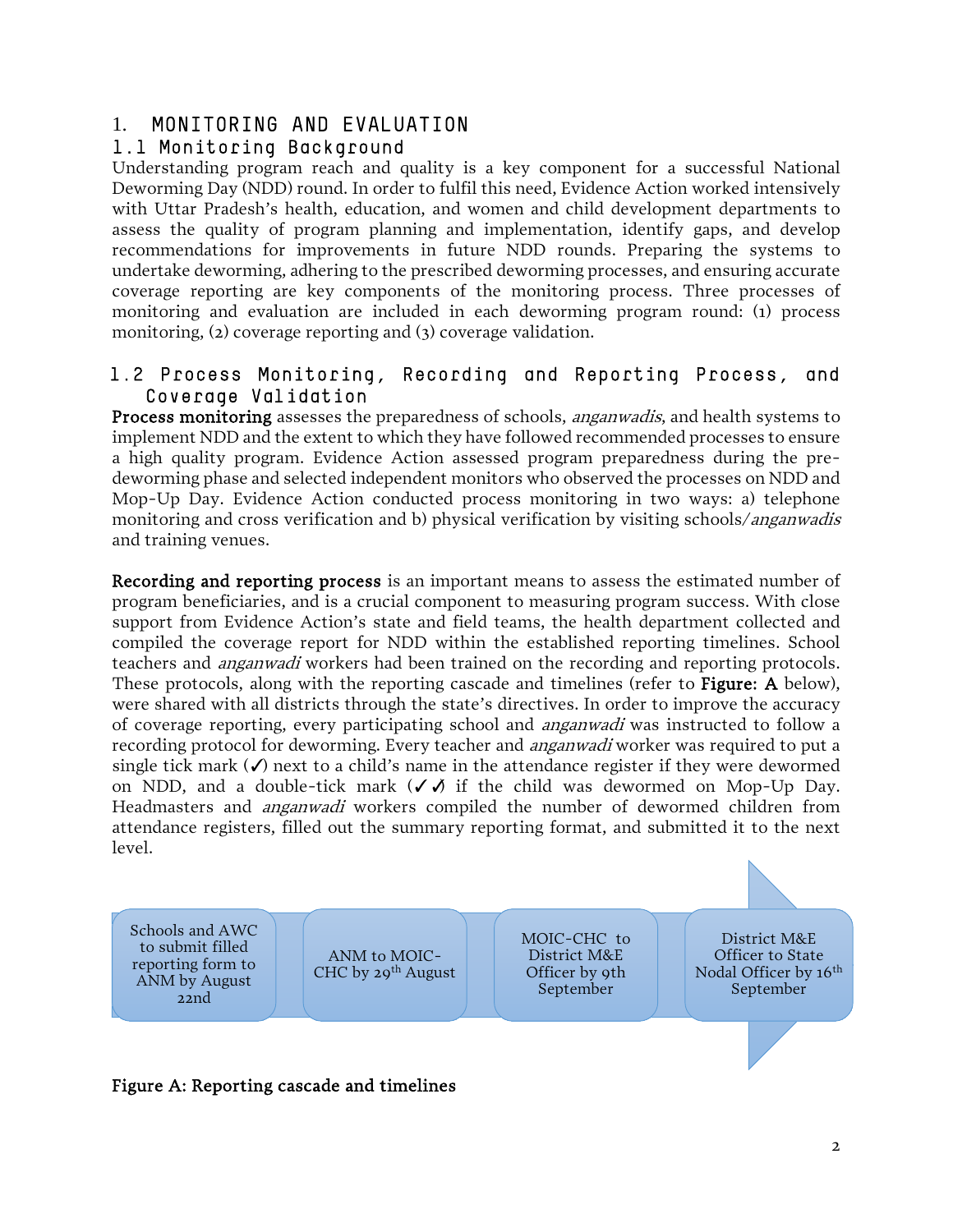Coverage validation is an ex-post check of the accuracy of the reporting data and coverage estimates. Coverage validation data was gathered through interviews with headmasters and three students (in three different randomly selected classes) in each school, and by checking all registers and reporting forms. These activities provided a framework to validate coverage reported by schools and *anganwadis* and to calculate the level of inaccuracy in reported data by comparing the recounted numbers.

## <span id="page-4-0"></span>1.3 Sampling and Sample Size

Independent monitoring was conducted in 32 out of 75 total districts of Uttar Pradesh. To do this, Evidence Action hired Karvy Insights Limited, an experienced independent research agency that provided 105 monitors. A two-stage probability sampling procedure was adopted to select schools and *anganwadis* for independent monitoring (Table A). Selected monitors covered 540 schools and 85 anganwadis during process monitoring on NDD and Mop-Up Day, and 1,680 schools during coverage validation.

| Indicators                                     |        | Process monitoring |           | Coverage validation |
|------------------------------------------------|--------|--------------------|-----------|---------------------|
|                                                | Target | Achieved           | Target    | Achieved            |
| Total number of districts                      | 32     | 32                 | 32        | 32                  |
| Total number of blocks                         | 107    | 107                | 105       | 105                 |
| Total number of schools                        | 420    | 540                | 1680      | 1680                |
| Total no. of children interviewed in schools   | NA     | <b>NA</b>          | 5040      | 4509                |
| Total number of <i>anganwadis</i> <sup>3</sup> | 210    | 84                 | <b>NA</b> | <b>NA</b>           |

<span id="page-4-1"></span>Table A: Target and coverage of schools and *anganwadis* during independent monitoring

# 1.4 Independent Monitoring Formats

To ensure comprehensive coverage and triangulation of data, two formats were administered—one combined tool for process monitoring at schools and anganwadis on NDD and Mop-Up Day and one for each school and anganwadi for coverage validation. Evidence Action designed and finalized formats in consultation with Uttar Pradesh's Department of Health. The formats were translated into the regional language, checked to ensure that the language was concise and easy understand, and loaded onto tablet PCs. Using these formats, monitors collected information on training, availability and use of IEC material, availability and submission of reporting forms, and management of adverse events.

# <span id="page-4-2"></span>1.5 Authorization from Government

Evidence Action conducted independent monitoring with approval from the state government and a supporting approval letter was issued by the Department of Health. Each monitor carried a copy of the letter explaining the process of monitoring and coverage validation and requesting participation from school and anganwadi staff.

# <span id="page-4-3"></span>1.6 Training of Trainers and Independent Monitors

A two-phase training program was organized at the state level. In the first phase, representatives from Evidence Action provided a one-day comprehensive training to ten

<span id="page-4-4"></span><sup>&</sup>lt;sup>3</sup> As there was a strike of *Anganwadi* workers, less number of anganwadis were covered during process monitoring and were dropped from the coverage validation.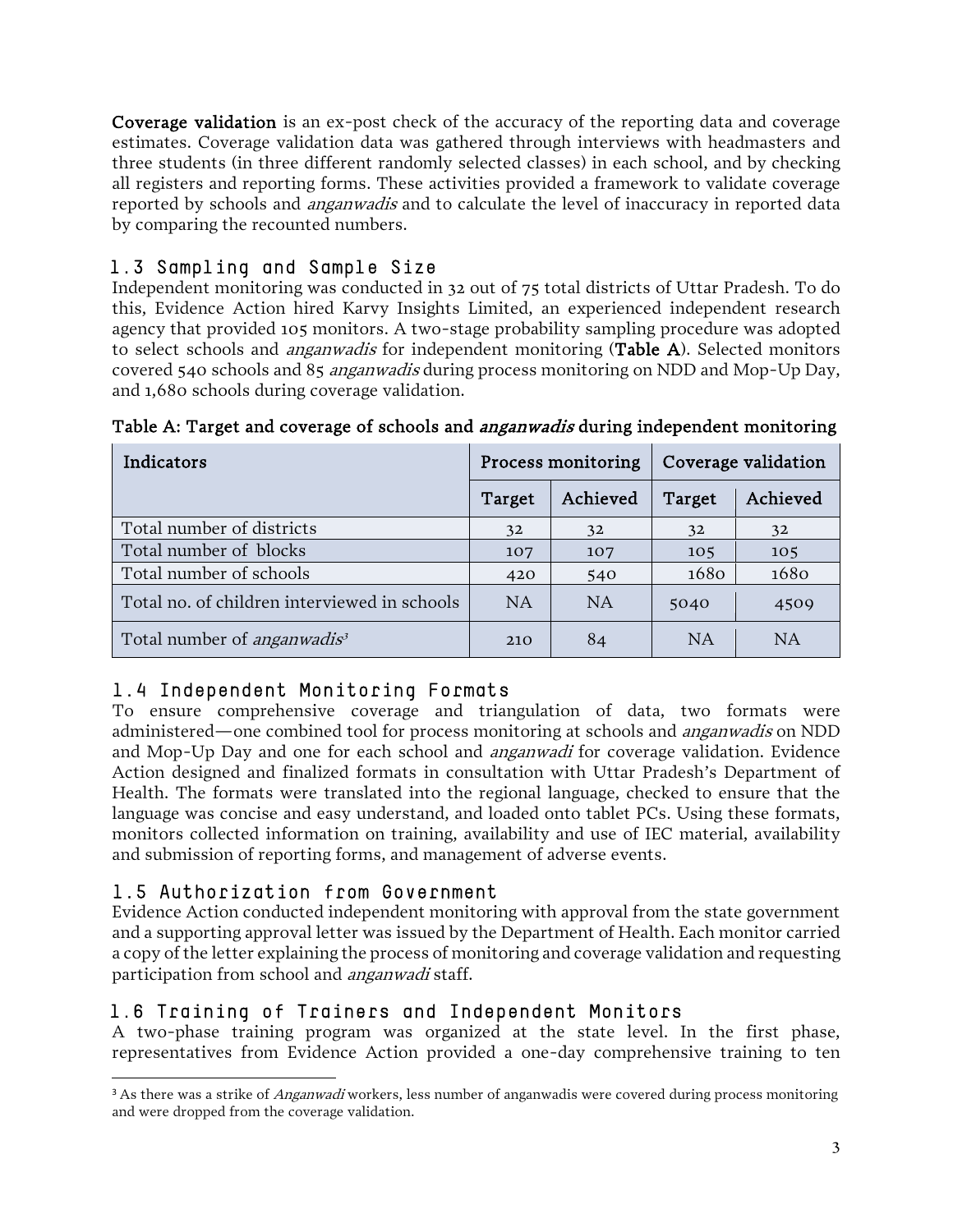master trainers of Karvy Insights in Lucknow on September 6, 2016. These master trainers conducted a two-day training, supervised by Evidence Action, of 150 monitors during September 7-8, 2016 in batches of 60 monitors. A total of 150 trainees participated, including buffer monitors and supervisors. The training included a brief orientation on NDD, the importance of independent monitoring, and the details of monitoring formats. Monitors received a demonstration of the tablet PC and were briefed on the CAPI administration process and troubleshooting, including at least one practice session in the presence of the trainers and Evidence Action representatives. At the end of the training, all participants were tested on their degree of comprehension and ability to work in the field.

### <span id="page-5-0"></span>1.7 Field Implementation

Each monitor was allotted two schools and one *anganwadi* for process monitoring on each day. Subsequently, each monitor was allotted five schools for coverage validation. Monitors were provided a tablet PC, charger, printed copy of monitoring formats, and albendazole tablets for demonstration during data collection. The details of sample schools were shared with them one day before the commencement of fieldwork to ensure that monitors did not inform local educational authorities ahead of their visit, thus potentially affecting compliance. During coverage validation, if a school was closed or non-traceable, monitors were asked to cover the next school on their list, and return to the first school at another time on a subsequent day. If the school was non-traceable or closed consistently after attempting three visits, a new school was substituted for the old one. In the absence of reporting forms, the calculation of the verification factor is restricted to the sample where the copy was found for verification.

### <span id="page-5-1"></span>1.8 Data Processing and Analysis

The survey agency provided data to Evidence Action in the agreed upon format. Evidence Action reviewed all the data sets and shared feedback to the agency for any inconsistencies observed. All the analysis was performed using Stata version 13/14 and Excel 2013.

# <span id="page-5-2"></span>1.9 Quality Control

Appropriate quality control measures were taken to ensure data collected was accurate and comprehensive. Selected schools and *anganwadis* were contacted over the phone to confirm they had participated in monitoring and validation. Further, Evidence Action staff visited select schools and *anganwadis* to spot check the monitoring processes and to verify monitoring visits. In all cases, school and *anganwadi* staff were asked to sign a participation form and provide an official stamp, verifying that the school was actually visited. Further, monitors also clicked the photographs of schools and anganwadis visited during process monitoring and coverage validation.

# <span id="page-5-3"></span>2. KEY FINDINGS

<span id="page-5-4"></span>Key results from independent monitoring are provided below in sub headings, with further details shared in annexures.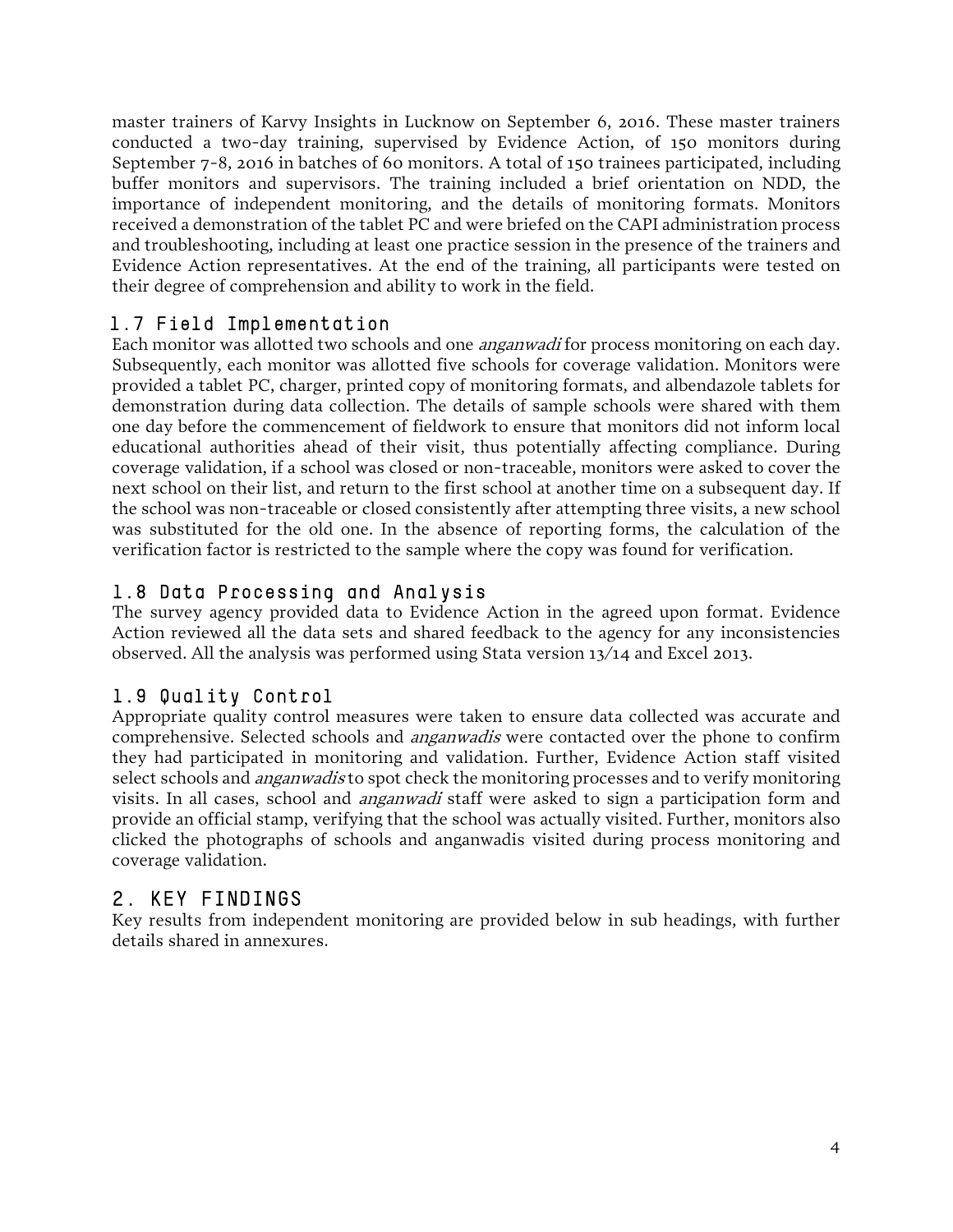## 2.1 Training

For effective implementation of the program, teachers and *anganwadi* workers are trained prior



to NDD. Figure 1 shows that 79% of schools and 71% of anganwadi workers received training for the NDD August 2016 round. Around 64% of school teachers and 67% of anganwadi workers did not attend training due to lack of information sharing surrounding the date, time, and location of the training. All school teachers and anganwadi workers are expected to attend the training regardless of training in previous rounds. Only fifty-one percent of trained teachers provided training to other teachers in their school. Approximately 45% of

schools and 49% of anganwadis reported that they did not receive an SMS about the deworming schedule (Table: PM 1).

#### <span id="page-6-0"></span>2.2 Integrated Distribution of Deworming Materials Including Drugs

As per NDD guidelines, there should be an integrated distribution process, providing all necessary IEC and training materials along with deworming tablets to schools and anganwadi centers at block level training in the form of a NDD kit. [4](#page-6-2) It is important to integrate distribution of all NDD materials to ensure timely and cost effective delivery of materials as separate integration would increase time and cost. Despite the well-defined distribution plan, findings demonstrate that only 28% of schools and 25% of anganwadis in the state had integrated distribution of materials, highlighting a large distribution of materials individually in trainings (Table:PM3). Around 89% of schools and 83% of anganwadis received tablets for deworming. Moreover, 85% of schools and 80% of anganwadis reported to have received sufficient drugs for deworming (Table: PM2). Around 75% of schools and 73% of *anganwadis* received posters/banners (Table: PM3). About 70% of schools and 61% of *anganwadis* received handouts/reporting forms.

### <span id="page-6-1"></span>2.3 Source of Information about Recent Round of Deworming

Training was the major source<sup>[5](#page-6-3)</sup> of information for the schools (56%) and *anganwadis* (48%) for NDD, followed by SMS (25%) for the school or anganwadi worker and (29%) for anganwadis. Less than 30% of principals/teachers mentioned banners (18%) as a source of information and 25% of anganwadi workers mentioned SMSs (Figure 2).

<span id="page-6-3"></span><span id="page-6-2"></span> <sup>4&#</sup>x27;National Deworming Day, operational Guidelines 2016, Ministry of Health and Family Welfare, Government of India http://nrhm.gov.in/images/pdf/NDD-2016/Guidelines/Draft\_NDD\_2016\_Operational\_Guidelines.pdf <sup>5</sup>Major source of information is the medium most reported by school teachers/headmaster and *anganwadi* workers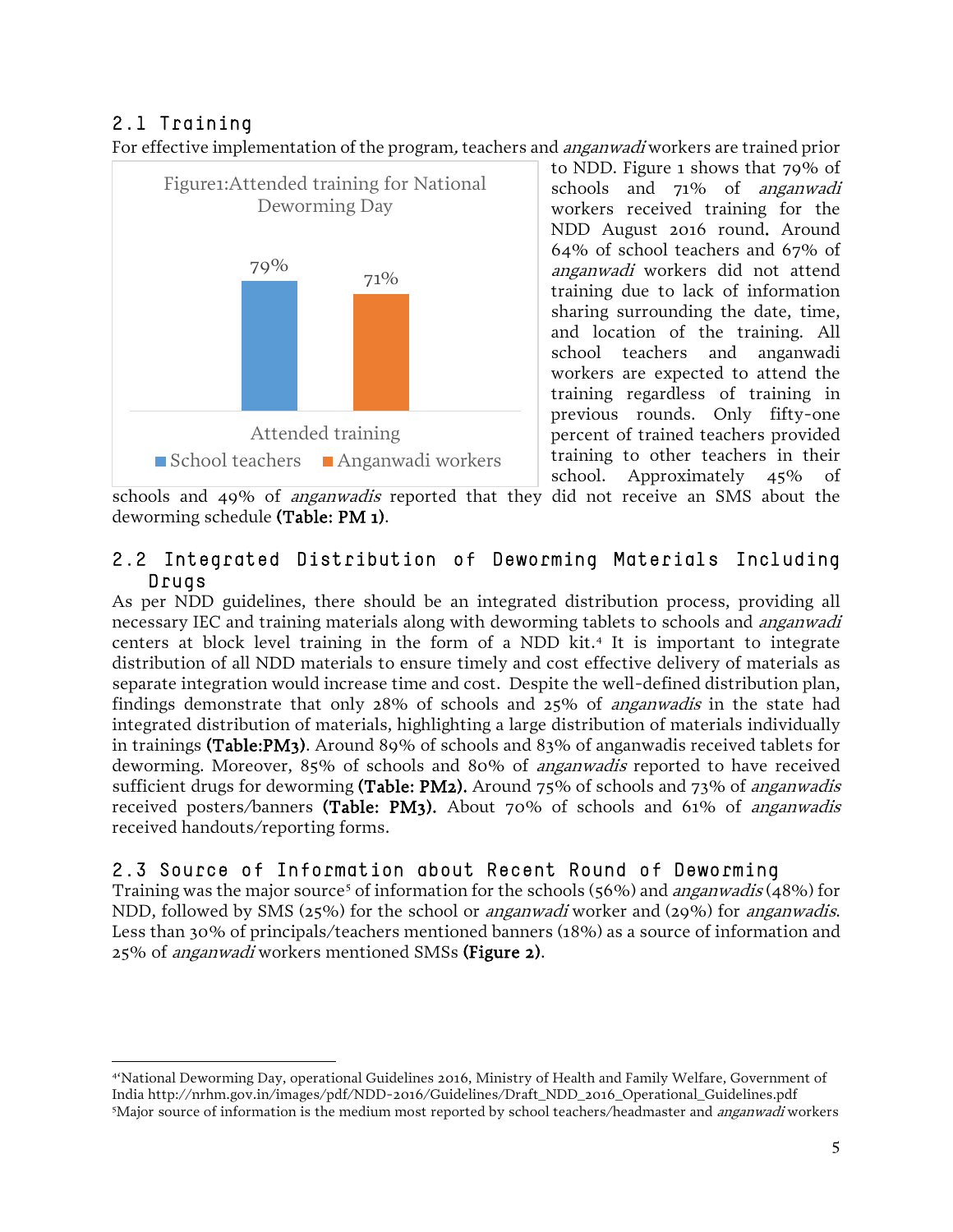

# 2.4 Implementation of Deworming

Process monitoring data depicted that around 86% of schools and 81% of *anganwadis* reported conducting deworming on the day of the monitoring visit. Monitors were able to observe ongoing deworming activity in 41% of schools and 36% of anganwadis respectively (Table: PM4). Further, coverage validation demonstrated that 90% of schools had dewormed children during NDD or Mop-Up Day.

#### <span id="page-7-0"></span>2.5 Adverse Events - Knowledge and Management

Interviews with headmasters and teachers revealed substantial awareness regarding potential



adverse events due to deworming, and a high level of understanding of the appropriate protocols to follow in the case of such events. However, only six percent of schools and 12% of anganwadis were able to report all the symptoms of an adverse event. Mild abdominal pain was listed as a symptom by 74% of principals and nausea was listed by 80% of anganwadi

workers, followed by vomiting, which was listed by 67% of principals and 68% of anganwadi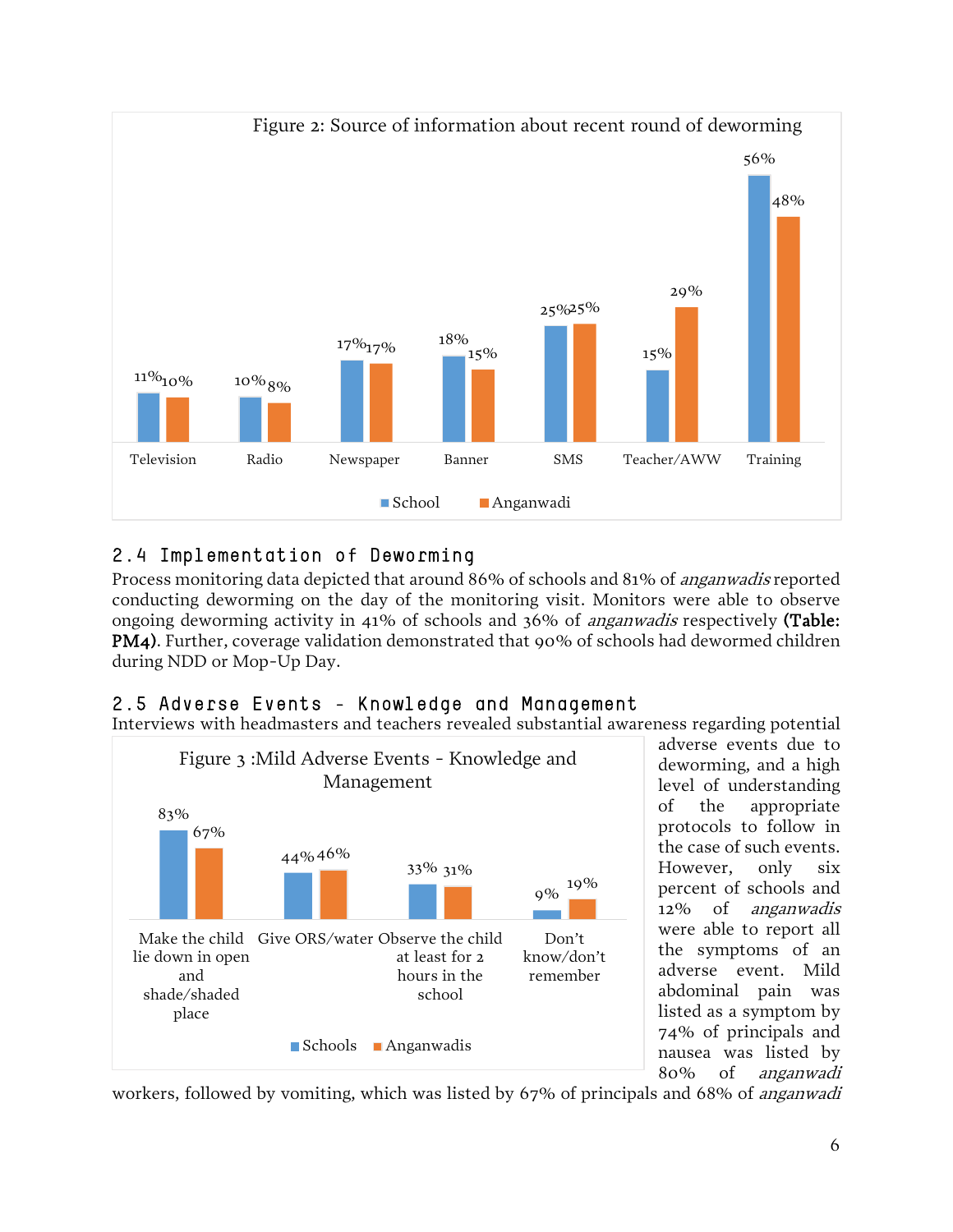workers. Less than 30% of school staff recognized fatigue as a symptom. Further, 83% of school teachers and 67% of *anganwadi* workers knew to have a child lie down in an open, shady place in case of any symptoms of adverse events. In all, less than 50% of schools and anganwadis also knew to manage an adverse event by giving ORS/water to the child and keeping them under observation for at least two hours at schools/*anganwadis* (**Figure 3).** Further, 76% of schools and 69% of *anganwadis* reported the need to call a PHC doctor if symptoms persisted (Table: PM5). Around three percent of schools reported any cases of adverse events (Table: CV1).

### <span id="page-8-0"></span>2.6 Recording Protocol

Coverage validation data demonstrated that half of the schools surveyed followed the correct recording protocols. For the analysis, information on the recording protocol was gathered from each school and *anganwadi* regardless of the availability of reporting forms at the site. Around ten percent of schools followed partial protocols (marking down different symbols or making a list of dewormed children), however, forty-one percent of schools did not follow any protocol to keep a record of dewormed children (Table: CV2).

As recommended in the NDD guidelines, teachers and *anganwadi* workers were supposed to retain a copy of reporting forms; however, twelve percent of headmasters and 14% of anganwadi workers were not aware of this requirement. Further, it was observed during coverage validation that reporting forms were available in only 52% of schools.

ASHA workers (ASHAs) have a critical role to play in the success of the NDD program. As part of the community mobilization and awareness campaign, ASHAs conduct village meetings with parents, mobilize out-of-school children, and disseminate information through local platforms such as gram panchayats and VHSNC meetings to ensure greater coverage. After NDD, AWWs prepare a list of children who have missed the dose due to absence or sickness and share the list with ASHAs. ASHAs then work to inform parents to have their children be present to take the missed albendazole dose on Mop-Up Day.

### <span id="page-8-1"></span>2.7 Coverage Validation

l

Verification factors<sup>[6](#page-8-2)</sup> are common indicators to measure the accuracy of reported treatment values for Neglected Tropical Disease control programs. It compares the aggregated number of ticks in school/*anganwadi* registers (indicating that children were dewormed) to the coverage report submitted by schools/*anganwadis* to the state. Thus, the verification factor was estimated on the basis of availability of a copy of reporting forms at schools. The state level verification factor for enrolled children was 0.57, indicating that, on average, for every 100 dewormed children reported by the school; fifty-seven were verified through available documents. This corresponds to an overall 77% inflation of reporting in the schools, meaning that reported numbers appear to be approximately 77% higher than the numbers recorded in school attendance registers.

Further, attempts were also made to understand NDD coverage in schools and anganwadis. The state government reported, 82% of school enrolled children and anganwadis targeting preschool-age children were dewormed in the current round of NDD. Findings from school

<span id="page-8-2"></span><sup>6</sup>A verification factor of 1 means the schools reported the exact same figures that they recorded on deworming day. A verification factor less than 1 indicates over-reporting, while a verification factor greater than 1 indicates underreporting.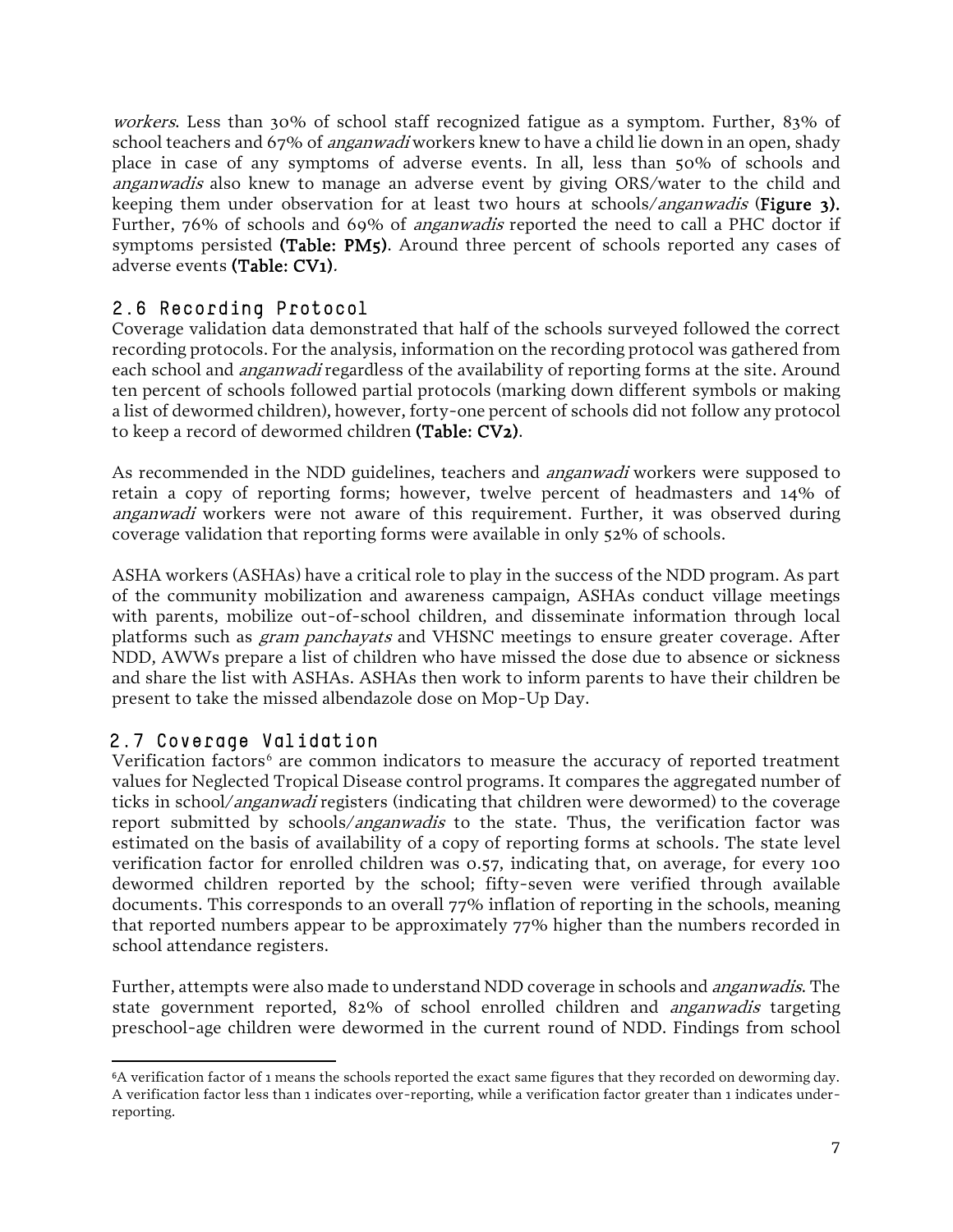coverage validation data suggests that on average, we could verify 57% of total dewormed numbers reported by schools. Applying this verification factor on government reported school coverage, we found that 47% of children could have been dewormed in the schools. The calculation of the verification factor is based on only those schools and *anganwadis* where a copy of the reporting form was available for verification. Therefore, adjusted coverage in schools and *anganwadis* based on verification factors needs to be interpreted with caution.

Since school coverage validation covers information on attendance on NDD, Mop-Up Day, and common attendance on both these days along with interviews of children, an alternate method was also used to estimate the coverage in the school. We estimated NDD treatment coverage in schools considering maximum attendance of children on NDD dates. The coverage estimate based on attendance data provides a more robust estimate as compared to adjusted coverage based on verification factors, as maximum attendance is calculated from all the schools covered during coverage validation. Coverage validation data showed that 90% of schools conducted deworming on either NDD or Mop-Up Day, and a maximum of 82% of the total enrolled school children were in attendance. Moreover, 96% of children interviewed reported to have received albendazole and 95% of them reported having consumed it under supervision. Based on these factors, a total of 67% of children could have been dewormed in schools. This indicates that NDD coverage in schools lies somewhere between 47-67 percent in the state, below the WHO threshold of 75% coverage (Table: CV2).

# <span id="page-9-0"></span>3. RECOMMENDATIONS

The independent monitoring exercise conducted during Uttar Pradesh's second round of NDD in August 2016 identifies gaps and opportunities to improve and strengthen future rounds. As National Deworming Day is a fixed-day approach and engages multiple stakeholders, it is critical that all program components are aligned for successful program implementation and to prevent gaps and delays. The following are the key recommendations for program improvements that emerged from the process monitoring and coverage validation exercise.

- 1. There is a need for improved drug distribution efforts; given that monitoring data demonstrated a substantial gap in schools (11%) and anganwadis (17%) that did not receive drugs in time for the deworming round; a smaller percentage received insufficient numbers of drugs to treat their catchment population.
- 2. Despite substantial participation of the teachers and *anganwadi* workers in training, there is scope for improvement in training attendance through pre-planning of sessions and timely communication of training dates and venues to frontline workers. Emphasis should be on improving training quality by administering quality assurance tools like training monitoring and sending training reinforcement messages particularly on awareness about worm infection, its prevention, and adverse event managements. That a large numbers of teachers and *anganwadi* workers did not know that open defecation contributes to worm infection, suggests the need for greater focus on the importance of sharing prevention messages on deworming, dosage and recording protocol.
- 3. School teachers who attend training should be mandated to impart adequate training to other teachers in the school. Further, efforts are required to ensure that those teachers who attended the training impart adequate training to other teachers in the schools and anganwadis.
- 4. Half of the school headmasters and *anganwadi* workers did not receive deworming related SMSs during NDD. Efforts are required to regularly update the contact database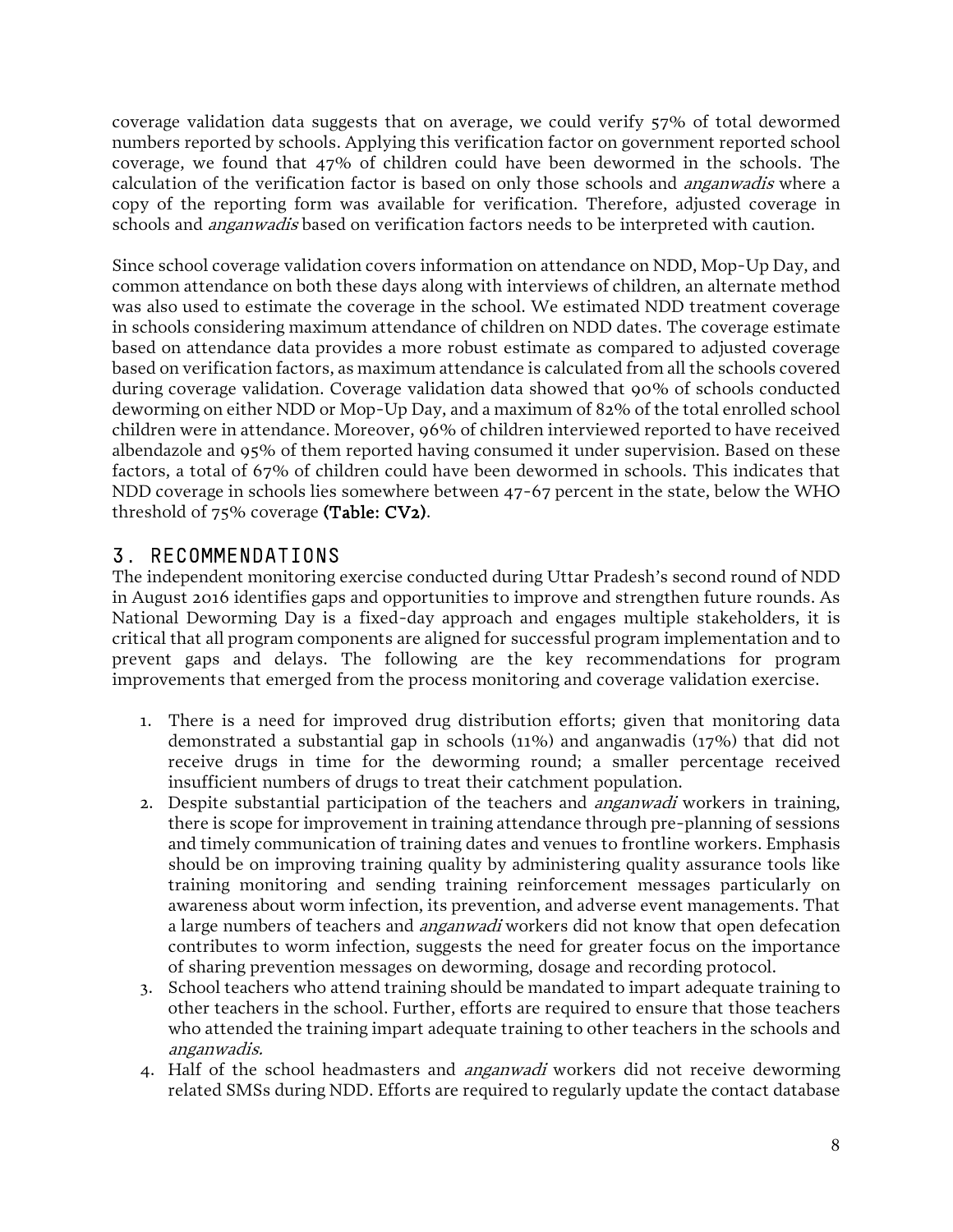of functionaries across all stakeholder departments for comprehensive, effective and timely dissemination of information to officials/functionaries.

- 5. Integrated distribution is a crucial component for the success of NDD. Hence, focused efforts are required to align the distribution plan to be handed over to the teachers/headmasters and *anganwadi* workers at the time of training. Efficient planning for timely drug procurement and timely sharing of training schedules would further strengthen the effectiveness of integrated distribution. Efforts are required to ensure that the NDD kits, especially drug procurement and effective distribution, reach schools and *anganwadi* workers on time at the block level. Tracking the distribution cascade to identify and fill gaps in a timely manner will likely improve the availability of IEC materials.
- 6. Despite the directives from state officials, a copy of the reporting form was not available in half of the surveyed schools, thus affecting the evaluation of reported coverage data. Along with providing two copies of reporting forms during training, trainers should ensure that teachers/headmasters understand the directive to maintain a copy of reporting forms.
- 7. Coverage validation data suggest that a greater emphasis on recording protocols during the training is likely to improve the quality of coverage data in the next round. Training and reinforcement messages shared through SMS need to increase focus on the importance of correct reporting protocols and maintaining correct and complete documentation. Practical sessions on recording protocol for teachers and *anganwadi* workers can be organized during training. This would help to reduce recording and reporting errors and subsequently inflation in coverage reporting.
- 8. Monitoring data identified the need for improved adverse event training, as many schools and *anganwadis* were unable to report all the symptoms of an adverse event, possibly contributing to the low reporting of adverse events at three percent.
- 9. In order to achieve even higher coverage, greater emphasis should be placed on generating community awareness and mobilizing children. As a substantial proportion of anganwadi centers did not have a list of unregistered and out-of-school children, greater involvement of ASHAs in mobilizing out-of-school children and spreading awareness on deworming benefits is required. This could be further strengthened by highlighting the role of ASHAs in the joint directive, encouraging their participation in training, and having direct reminders issued to them with information on the incentives of deworming.

# <span id="page-10-0"></span>4. WAY FORWARD

Program monitoring of the third round of NDD in Uttar Pradesh has provided useful insights for increasing scale and coverage in future rounds. By aligning with the NDD operational guidelines, efforts will be better coordinated to more intensively support the stakeholders in the initial phase of program planning. Better planning, strategies for integrated distribution, training supervision, and a greater emphasis on recording and reporting protocols are instrumental to improving program coverage. Along with government schools, more attention needs to be directed on scaling the program in private schools. Emphasis should be placed on improving training quality by organizing practical sessions on recording protocols for teachers and *anganwadi* workers to ensure proper data documentation and management; this will help to improve the accuracy of coverage data. Greater engagement of ASHAs and AWWs should be encouraged, as they are responsible for conducting community meetings, mobilizing children, and conducting health education activities.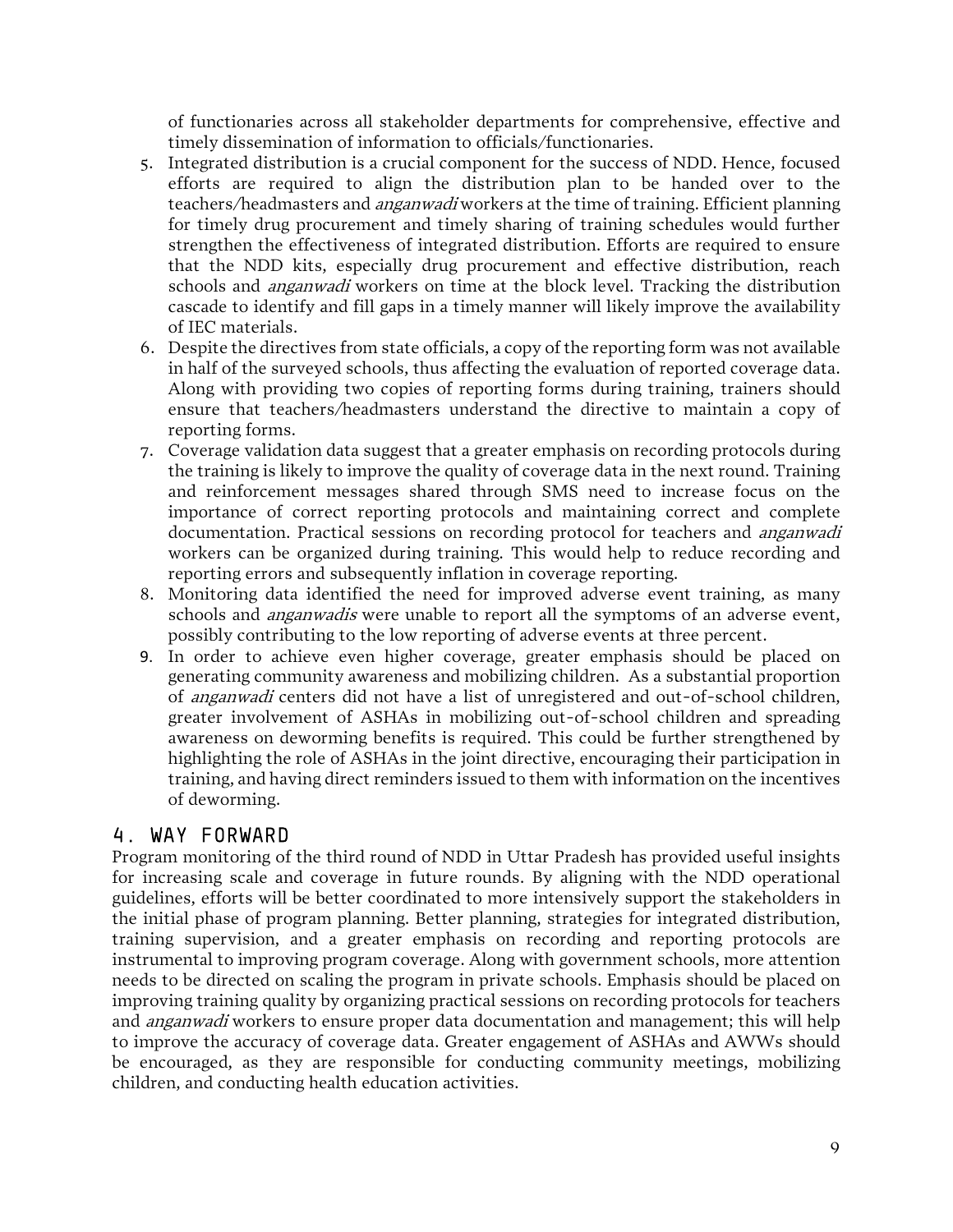#### <span id="page-11-0"></span>Annexure

Table PM1: Training, awareness and source of information about National Deworming Day among respondents (teacher/headmaster/anganwadi worker), September, 2016

| Indicators                                                             | School                                                      |         |           | Anganwadi |                |      |
|------------------------------------------------------------------------|-------------------------------------------------------------|---------|-----------|-----------|----------------|------|
|                                                                        | $\mathbf{N}^{\mathbf{8}}$<br>$\overline{\mathsf{D}^7}$<br>% |         |           | D         | N              | 0%   |
| Attended training for current round of NDD                             | 540                                                         | 425     | 78.7      | 84        | 60             | 71.4 |
| Reasons for not attending official training                            |                                                             |         |           |           |                |      |
| Location was too far away                                              | 115                                                         | $\,8\,$ | 6.9       | 24        | $\mathbf 1$    | 4.17 |
| Did not know the date/timings/venue                                    | 115                                                         | 73      | 63.5      | 24        | 16             | 66.6 |
| Busy in other official/personal work                                   | 115                                                         | 12      | 10.4      | 24        | $\overline{4}$ | 16.6 |
| Attended deworming training in the past                                | 115                                                         | 21      | 18.3      | 24        | $\mathbf 1$    | 4.1  |
| Not necessary                                                          | 115                                                         | 6       | 5.2       | 24        | $\overline{a}$ | 8.33 |
| No incentives/no financial support                                     | 115                                                         | 10      | 8.7       | 24        | $\overline{4}$ | 16.6 |
| Trained teacher provided training to                                   |                                                             |         |           |           |                |      |
| All other teachers                                                     | 425                                                         | 215     | 50.6      | <b>NA</b> | <b>NA</b>      | NA   |
| Few teachers                                                           | 425                                                         | 84      | 19.8      | <b>NA</b> | NA             | NA   |
| No (himself/herself only teacher)                                      | 425                                                         | 78      | 18.4      | NA        | NA             | NA   |
| No, did not train other teachers                                       | 425                                                         | 48      | 11.3      | NA        | NA             | NA   |
| Awareness about the ways a child can get worm                          |                                                             |         |           | 84        | 64             | 76.1 |
| infection                                                              | 540                                                         | 453     | 83.8      |           |                |      |
| Different ways a child can get worm infection                          |                                                             |         |           |           |                |      |
| Not using sanitary latrine                                             | 453                                                         | 265     | 58.5      | 64        | 36             | 56.2 |
| Having unclean surroundings                                            | 453                                                         | 351     | 77.4      | 64        | 45             | 70.3 |
| Consume vegetables and fruits without washing                          | 453                                                         | 343     | 75.7      | 64        | 50             | 78.1 |
| Having uncovered food and drinking dirty water                         | 453                                                         | 331     | 73.0      | 64        | 50             | 78.1 |
| Having long and dirty nails                                            | 453                                                         | 327     | 72.1      | 64        | 47             | 73.4 |
| Moving in bare feet                                                    | 453                                                         | 312     | 68.8      | 64        | 41             | 64.0 |
| Having food without washing hands                                      | 453                                                         | 346     | 76.3      | 64        | 42             | 65.6 |
| Not washing hands after using toilets                                  | 453                                                         | 318     | 70.2      | 64        | 44             | 68.7 |
| Awareness about all the possible ways a child can                      | 453                                                         | 153     | 33.7      | 64        | 23             | 35.9 |
| get worm infection <sup>9</sup>                                        |                                                             |         |           |           |                |      |
| Perceive that health education should be provided                      | 540                                                         | 271     | 94.6      | 74        | 84             | 88.1 |
| to children                                                            |                                                             |         |           |           |                |      |
| Knowledge about correct dose of albendazole tablet                     |                                                             |         |           |           |                |      |
| 1-2 years of children                                                  | <b>NA</b>                                                   | NA      | <b>NA</b> | 84        | 73             | 86.9 |
| 6-19 years of children                                                 | 540                                                         | 534     | 98.9      | 84        | 82             | 97.6 |
| Awareness about non-administration of albendazole tablet to sick child |                                                             |         |           |           |                |      |
| Will give albendazole tablet to the child                              | 540                                                         | 25      | 4.6       | 84        | $\overline{5}$ | 5.9  |

<span id="page-11-1"></span><sup>7</sup> Denominator for the indicator

<span id="page-11-2"></span><sup>8</sup> Numerator for the indicator

<span id="page-11-3"></span><sup>9</sup> Includes those who were aware that a child can get worm infection if she/he does not use sanitary latrine, have unclean surroundings, consume vegetable and fruits without washing, have uncovered food and drinking dirty water, have long and dirty nails, moves in bare fee, have food without washing hands and not washing hands after using toilets.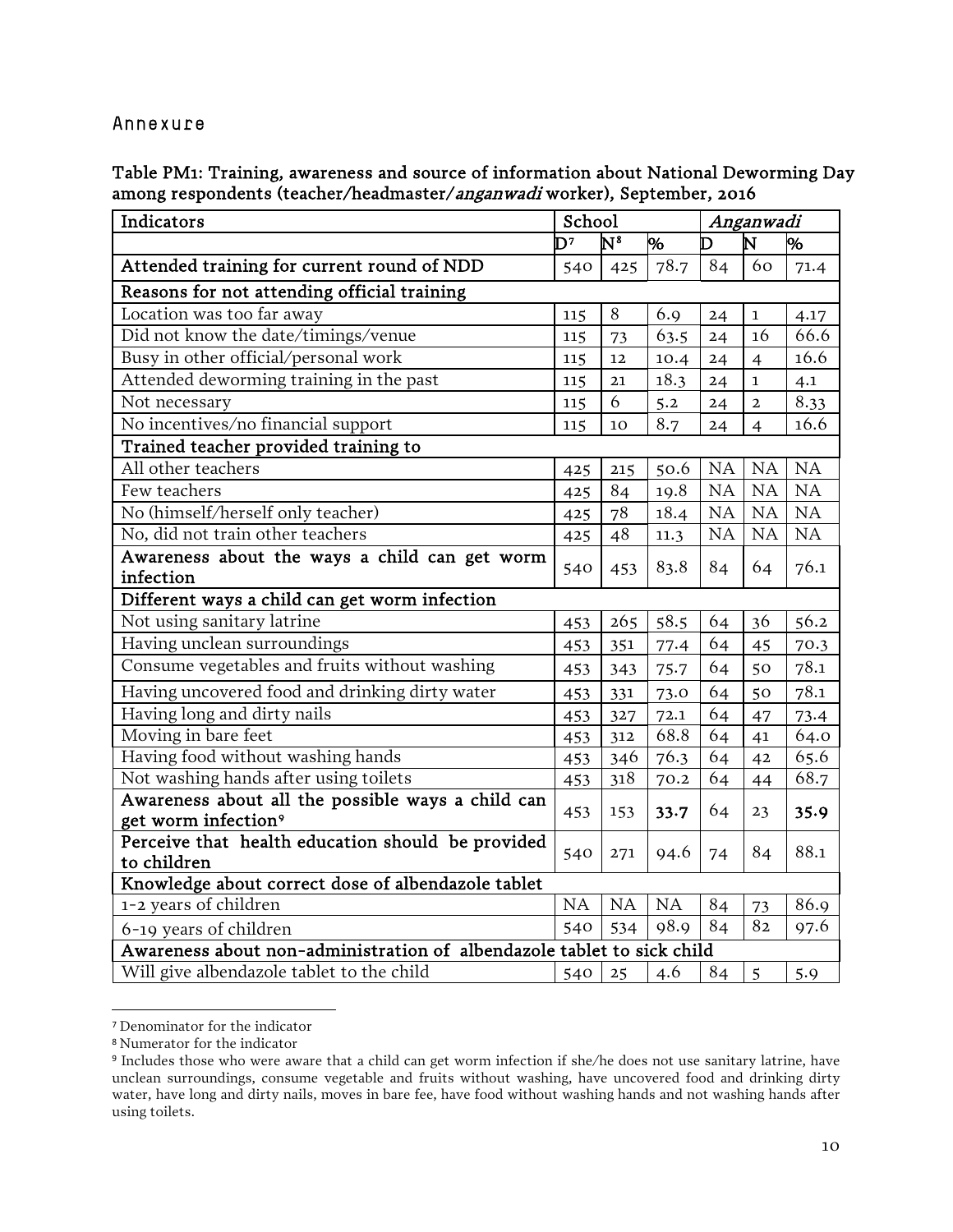| Will not give the albendazole tablet to the child                        | 540 | 271 | 50.1 | 84 | 43             | 51.1 |  |  |  |  |
|--------------------------------------------------------------------------|-----|-----|------|----|----------------|------|--|--|--|--|
| Awareness about consuming albendazole tablet                             |     |     |      |    |                |      |  |  |  |  |
| Chew before swallowing                                                   | 540 | 505 | 93.5 | 84 | 82             | 97.6 |  |  |  |  |
| Swallow it directly                                                      | 540 | 35  | 6.4  | 84 | $\overline{2}$ | 2.3  |  |  |  |  |
| consuming<br>albendazole<br>in<br>about<br>Awareness<br>school/anganwadi | 540 | 508 | 94.0 | 84 | 81             | 96.4 |  |  |  |  |
| Awareness about the last date for submitting the<br>reporting form       | 540 | 189 | 35.0 | 84 | 33             | 39.2 |  |  |  |  |
| Aware that completed reporting form should be<br>submitted to ANM        | 540 | 353 | 65.3 | 84 | 51             | 60.7 |  |  |  |  |
| Awareness to retain a copy of the reporting form<br>post submission      | 540 | 477 | 88.3 | 84 | 72             | 85.7 |  |  |  |  |
| Source of information about current NDD round                            |     |     |      |    |                |      |  |  |  |  |
| Television                                                               | 540 | 57  | 10.5 | 84 | 8              | 9.5  |  |  |  |  |
| Radio                                                                    | 540 | 52  | 9.6  | 84 | 7              | 8.3  |  |  |  |  |
| Newspaper                                                                | 540 | 94  | 17.4 | 84 | 14             | 16.6 |  |  |  |  |
| Banner                                                                   | 540 | 99  | 18.3 | 84 | 13             | 15.4 |  |  |  |  |
| <b>SMS</b>                                                               | 540 | 133 | 24.6 | 84 | 21             | 25.0 |  |  |  |  |
| Other school/teacher/anganwadi worker                                    | 540 | 83  | 15.3 | 84 | 24             | 28.5 |  |  |  |  |
| Training                                                                 | 540 | 305 | 56.4 | 84 | 40             | 47.6 |  |  |  |  |
| Receive SMS for current NDD round                                        | 540 | 243 | 45.0 | 84 | 41             | 48.8 |  |  |  |  |

Table PM2: Deworming activity, availability of albendazole tablet and list of unregister out-of-school children, September, 2016

| Indicators                                                                       |     | School       |       | Anganwadi |              |       |
|----------------------------------------------------------------------------------|-----|--------------|-------|-----------|--------------|-------|
|                                                                                  |     | N            | %     | D         | N            | %     |
| Albendazole tablet administered on the day of visit                              |     |              |       |           |              |       |
| Yes, ongoing                                                                     | 540 | 218          | 40.37 | 84        | 38           | 45.24 |
| Yes, already done                                                                | 540 | 151          | 27.96 | 84        | 17           | 20.24 |
| Yes, after sometime                                                              | 540 | 87           | 16.1  | 84        | 10           | 11.90 |
| No, will not administer today                                                    | 540 | 84           | 15.5  | 84        | 19           | 22.62 |
| Schools/ <i>anganwadis</i> conducted deworming on<br>either of the day           | 540 | 464          | 85.9  | 84        | 68           | 80.95 |
| Schools/ <i>anganwadis</i> conducted deworming on<br>$NDD^{10}$                  | 254 | 223          | 87.7  | 54        | 43           | 79.63 |
| Schools/ <i>anganwadis</i> conducted deworming on<br>Mop- $Up$ Day <sup>11</sup> | 286 | 233          | 81.4  | 30        | 22           | 73.34 |
| Reasons for not conducting deworming                                             |     |              |       |           |              |       |
| No information                                                                   | 84  | 35           | 41.6  | 19        | 7            | 36.8  |
| Albendazole tablet not received                                                  | 84  | 31           | 36.9  | 19        | 5            | 26.3  |
| Apprehension of adverse events                                                   | 84  | $\mathbf{1}$ | 1.1   | 19        | $\mathbf{1}$ | 5.26  |

<span id="page-12-0"></span><sup>10</sup>Based on the samples visited on National Deworming Day.

<span id="page-12-1"></span><sup>&</sup>lt;sup>11</sup>Based on the samples visited on Mop-Up Day.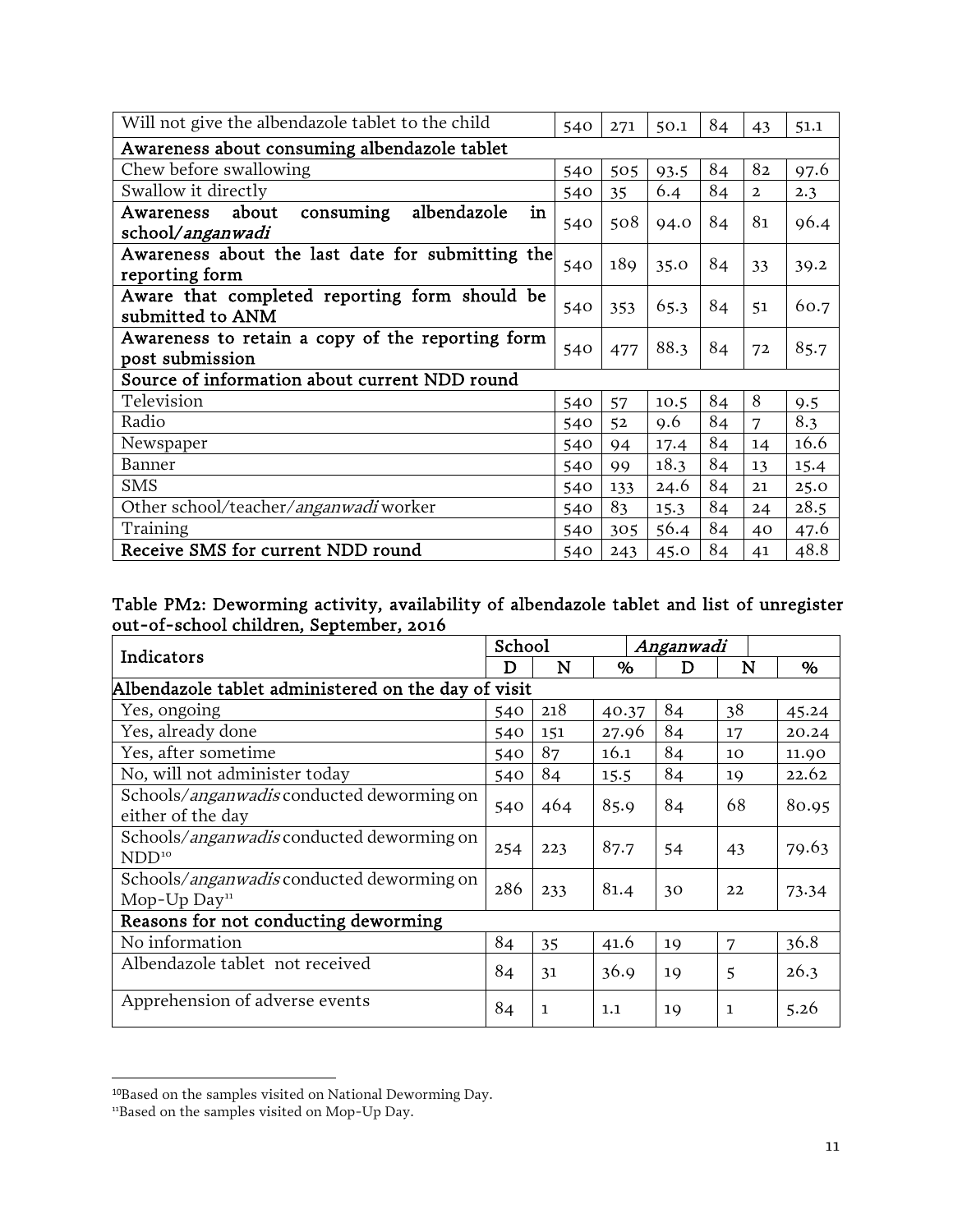| Already dewormed all children on deworming<br>day <sup>12</sup>           | 84  | 8           | 9.52      | 19 | 3  | 15.7 |
|---------------------------------------------------------------------------|-----|-------------|-----------|----|----|------|
| Others <sup>13</sup>                                                      | 84  | $\mathbf Q$ | 10.7      | 19 | 3  | 15.7 |
| of<br>list<br>Anganwadis<br>having<br>unregistered/out-of-school children | NA  | NA          | <b>NA</b> | 84 | 27 | 32.1 |
| Out-of-school children given albendazole<br>tablet                        | NA  | NA          | NA        | 65 | 49 | 75.3 |
| Unregistered children given albendazole<br>tablet                         | NA  | NA          | <b>NA</b> | 65 | 50 | 76.9 |
| Sufficient quantity of albendazole tablet <sup>14</sup>                   | 481 | 408         | 84.8      | 70 | 56 | 80.0 |

Table PM3: Integrated distribution of albendazole tablets and IEC materials, September 2016

| Items                       | Schools         |       |                                                 | Anganwadi            |          |        |          |           |
|-----------------------------|-----------------|-------|-------------------------------------------------|----------------------|----------|--------|----------|-----------|
|                             | Receive         | $D^*$ | Receive                                         | Verifie              | Receive  | D      | Receive  | Verifie   |
|                             | d               |       | d<br>in                                         | d                    | d        | $\ast$ | d<br>in  | d         |
|                             | $(N=540)$       |       | training                                        |                      | $(N=84)$ |        | training |           |
| Albendazole                 | 89.1(481)       | 481   | 98.8(475)                                       | 98.8(475)83.3(70)    |          | 70     | 100 (70) | 98.6(68)  |
| tablet                      |                 |       |                                                 |                      |          |        |          |           |
| Poster/banne                |                 |       | $75.2(406)$ 406 96.6 (392) 97.1 (394) 72.6 (61) |                      |          | 61     | 98.4(60) | 93.4(57)  |
| r                           |                 |       |                                                 |                      |          |        |          |           |
| Handouts/                   | $69.6(376)$ 376 |       | 95.2(358)                                       | $93.4(351)$ 60.7(51) |          | 51     | 94.1(48) | 92.2(47)  |
| reporting                   |                 |       |                                                 |                      |          |        |          |           |
| form                        |                 |       |                                                 |                      |          |        |          |           |
| Adverse event $ 41.6(225) $ |                 | 225   | $77.8(175)$ 76.4 (172) 33.3 (28)                |                      |          | 28     | 82.1(23) | 89.3 (25) |
| reporting                   |                 |       |                                                 |                      |          |        |          |           |
| form                        |                 |       |                                                 |                      |          |        |          |           |
| all<br>Received             | 35.4(191)       | 191   | $78.0 (149)$ 75.4 (144) 31.0 (26)               |                      |          | 26     | 80.8(21) | 88.5(23)  |
| material                    |                 |       |                                                 |                      |          |        |          |           |
| Integrated                  | 27.5(148)       |       |                                                 | 25.0(21)             |          |        |          |           |
| distribution <sup>15</sup>  |                 |       |                                                 |                      |          |        |          |           |

Note: The denominator for item "Received" is 540 for schools and 84 for anganwadis.

Numerators for "Received in training" and "Verified" are given in parentheses

\*Indicates common denominator for "Received in training" and "Verified"

<span id="page-13-0"></span><sup>&</sup>lt;sup>12</sup>Based on the samples that did not conduct deworming on Mop-Up Day.

<span id="page-13-1"></span><sup>&</sup>lt;sup>13</sup>Includes headmaster absent and unavailability of albendazole tablets.

<span id="page-13-2"></span><sup>&</sup>lt;sup>14</sup> This indicator is based on the sample that received albendazole tablet.

<span id="page-13-3"></span><sup>&</sup>lt;sup>15</sup> Integrated distribution of NDD kits includes albendazole tablet, banner/poster and handout-reporting forms and provided to schools and AWC during the trainings at block or PHC level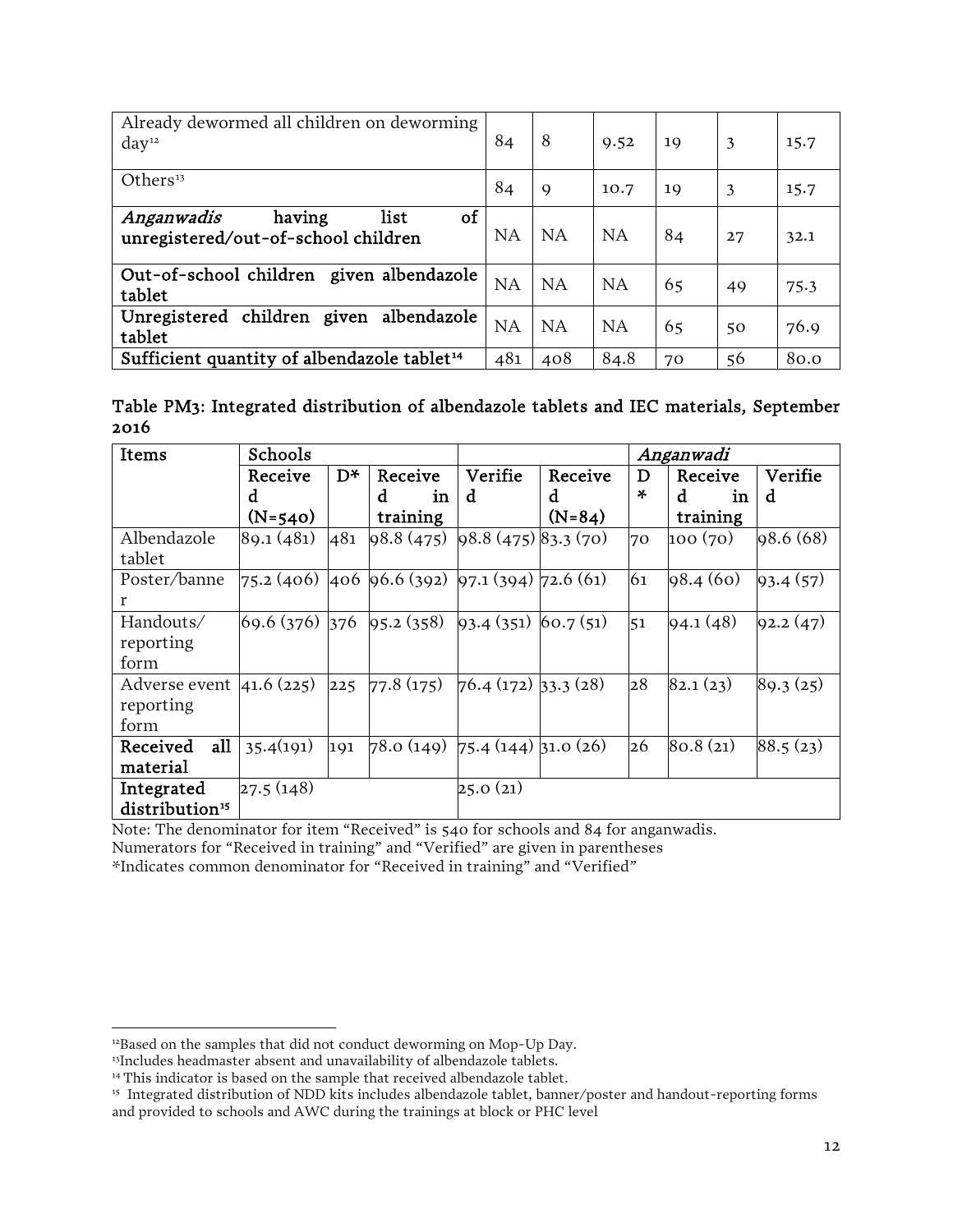Table PM4: Implementation of deworming activity and observation of monitor's, September, 2016

| Indicators                                                   | Schools |                |      | Anganwadi |                |           |  |
|--------------------------------------------------------------|---------|----------------|------|-----------|----------------|-----------|--|
|                                                              | D       | $\mathbf N$    | $\%$ | D         | N              | %         |  |
| Deworming activity was taking place                          | 540     | 224            | 41.4 | 84        |                | 35.7      |  |
| Albendazole tablet were administered by                      |         |                |      |           |                |           |  |
| Teacher/headmaster                                           | 218     | 211            | 96.7 | <b>NA</b> | <b>NA</b>      | <b>NA</b> |  |
| <i>Anganwadi</i> worker                                      | 218     | $\overline{4}$ | 1.83 | 38        | 36             | 94.7      |  |
| <b>ASHA</b>                                                  | 218     | $\mathbf{1}$   | 0.46 | 38        | $\overline{2}$ | 5.26      |  |
| <b>ANM</b>                                                   | 218     | $\overline{2}$ | 0.92 | 38        | $\Omega$       | 0.0       |  |
| Followed any recording protocol                              | 369     | 315            | 85.3 | 55        | 47             | 85.4      |  |
| Protocol followed                                            |         |                |      |           |                |           |  |
| Putting single/double tick                                   | 315     | 245            | 77.7 | 47        | 31             | 65.9      |  |
| Put different symbols                                        | 315     | 13             | 18.1 | 47        | 3              | 27.6      |  |
| Prepare the separate list for dewormed                       | 315     | 57             | 4.1  | 47        | 13             | 6.38      |  |
| Visibility of poster/banner during NDD/MOP-<br><b>UP DAY</b> | 406     | 328            | 80.7 | 61        | 42             | 68.8      |  |

#### Table PM5: Adverse event knowledge and management among respondents, September, 2016

| Indicators                                                                      | Schools |     |      | Anganwadi |            |       |
|---------------------------------------------------------------------------------|---------|-----|------|-----------|------------|-------|
|                                                                                 |         | N   | %    | D         | N          | %     |
| of occurrence of an adverse event after<br>Opinion<br>taking albendazole tablet | 540     | 190 | 35   | 84        | 25         | 29.7  |
| Opinion of occurrence of possible adverse events                                |         |     |      |           |            |       |
| Mild abdominal pain                                                             | 190     | 140 | 73.7 | 25        | 17         | 68.0  |
| Nausea                                                                          | 190     | 115 | 60.5 | 25        | 20         | 80.0  |
| Vomiting                                                                        | 190     | 128 | 67.3 | 25        | 17         | 68.0  |
| Diarrhea                                                                        | 190     | 62  | 33.0 | 25        | $\cdot$ 17 | 68.0  |
| Fatigue                                                                         | 190     | 53  | 28.0 | 25        | 11         | 44.0  |
| All possible adverse event <sup>16</sup>                                        | 540     | 33  | 6.1  | 84        | 10         | 11.90 |
| Awareness about mild adverse event management                                   |         |     |      |           |            |       |
| Make the child lie down in open and shade/shaded place                          | 540     | 449 | 83.1 | 84        | 56         | 66.7  |
| Give ORS/water                                                                  | 540     | 235 | 43.5 | 84        | 39         | 46.4  |
| Observe the child at least for 2 hours in the school                            | 540     | 178 | 33.0 | 84        | 26         | 31.0  |
| Don't know/don't remember                                                       | 540     | 47  | 8.7  | 84        | 16         | 19.0  |
| Awareness about sever adverse event management                                  |         |     |      |           |            |       |
| Call PHC or emergency number                                                    | 540     | 412 | 76.3 | 84        | 58         | 69.0  |
| Take the child to the hospital /call doctor to school                           | 540     | 270 | 50.0 | 84        | 42         | 50.0  |

<span id="page-14-0"></span><sup>16</sup>Includes those who have knowledge that a mild abdominal pain and nausea and vomiting and diarrhea and fatigue can be reported by a child after taking albendazole tablet.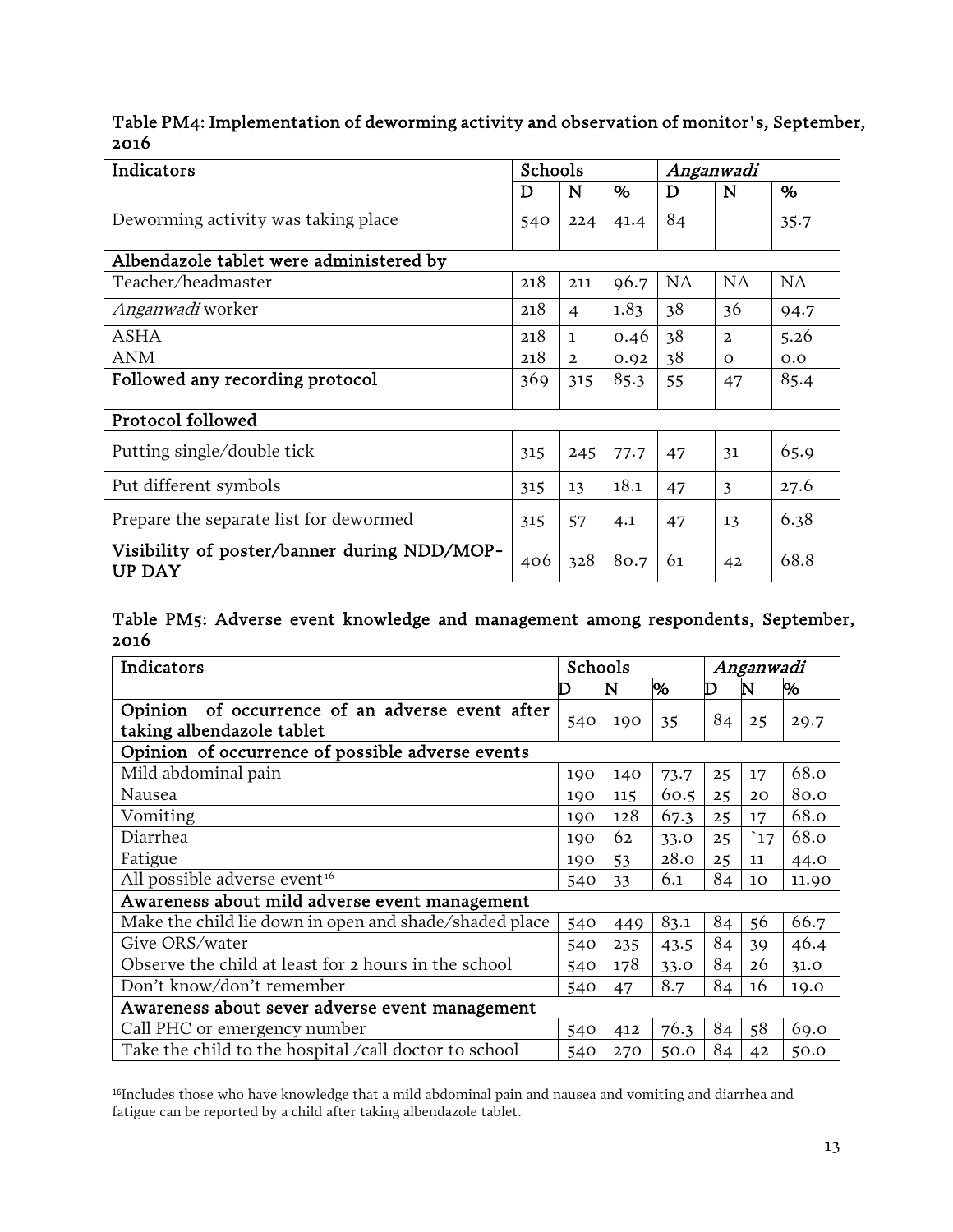| Don't know/don't remember                                   | $540 \mid 26$ |    | 4.8                  | $84 \mid 11$ |      |
|-------------------------------------------------------------|---------------|----|----------------------|--------------|------|
| Occurrence of cases of any adverse event                    | 369           | 40 | 10.8                 |              | 10.9 |
| Available contact numbers of the nearest ANM or<br>  MO-PHC | 540           |    | 414   76.7   84   73 |              | 86.9 |

Table CV1: Findings from School Coverage Validation Data

| Indicators <sup>17</sup>                               | D     | N              | %    |  |  |  |  |  |  |
|--------------------------------------------------------|-------|----------------|------|--|--|--|--|--|--|
| 18Conducted deworming <sup>19</sup>                    | 1,680 | 1,504          | 89.5 |  |  |  |  |  |  |
| Day of albendazole administration <sup>20</sup>        |       |                |      |  |  |  |  |  |  |
| National Deworming Day                                 | 1,503 | 1,388          | 92.4 |  |  |  |  |  |  |
| Mop-Up Day                                             | 1,503 | 1,123          | 74.7 |  |  |  |  |  |  |
| Between NDD and Mop-Up Day                             | 1,503 | 147            | 9.8  |  |  |  |  |  |  |
| Reasons for not conducting deworming                   |       |                |      |  |  |  |  |  |  |
| No information                                         | 177   | 94             | 53.4 |  |  |  |  |  |  |
| Drugs not received                                     | 177   | 72             | 40.4 |  |  |  |  |  |  |
| Apprehension of adverse events                         | 177   | $\mathbf Q$    | 5.1  |  |  |  |  |  |  |
| Others                                                 | 177   | $\overline{2}$ | 1.1  |  |  |  |  |  |  |
| Albendazole left after deworming                       | 1,503 | 592            | 39.4 |  |  |  |  |  |  |
| Number of albendazole left                             |       |                |      |  |  |  |  |  |  |
| Less than 50 tablets                                   | 591   | 535            | 90.6 |  |  |  |  |  |  |
| 50-100 tablets                                         | 591   | 45             | 7.6  |  |  |  |  |  |  |
| More than 100 tablets                                  | 591   | 11             | 1.8  |  |  |  |  |  |  |
| Copy of reporting form was available                   | 1,503 | 774            | 51.5 |  |  |  |  |  |  |
| Reasons for non-availability of copy of reporting form |       |                |      |  |  |  |  |  |  |
| Did not received                                       | 728   | 280            | 38.5 |  |  |  |  |  |  |
| Submitted to ANM                                       | 728   | 281            | 38.5 |  |  |  |  |  |  |
| Unable to locate                                       | 728   | 72             | 9.9  |  |  |  |  |  |  |
| Others                                                 | 728   | 96             | 13.1 |  |  |  |  |  |  |
| Reported cases of adverse event                        | 1,503 | 42             | 2.8  |  |  |  |  |  |  |

<span id="page-15-0"></span><sup>&</sup>lt;sup>17</sup> Weighted percentage and numbers are presented against each indicator in all the coverage validation tables. In some indicators denominators may vary because of this.

<span id="page-15-1"></span><sup>&</sup>lt;sup>18</sup>Schools that conducted deworming on during NDD or Mop-Up Day.

<span id="page-15-3"></span><span id="page-15-2"></span><sup>&</sup>lt;sup>18</sup> Total percentage may add to more than 100 as multiple responses are allowed.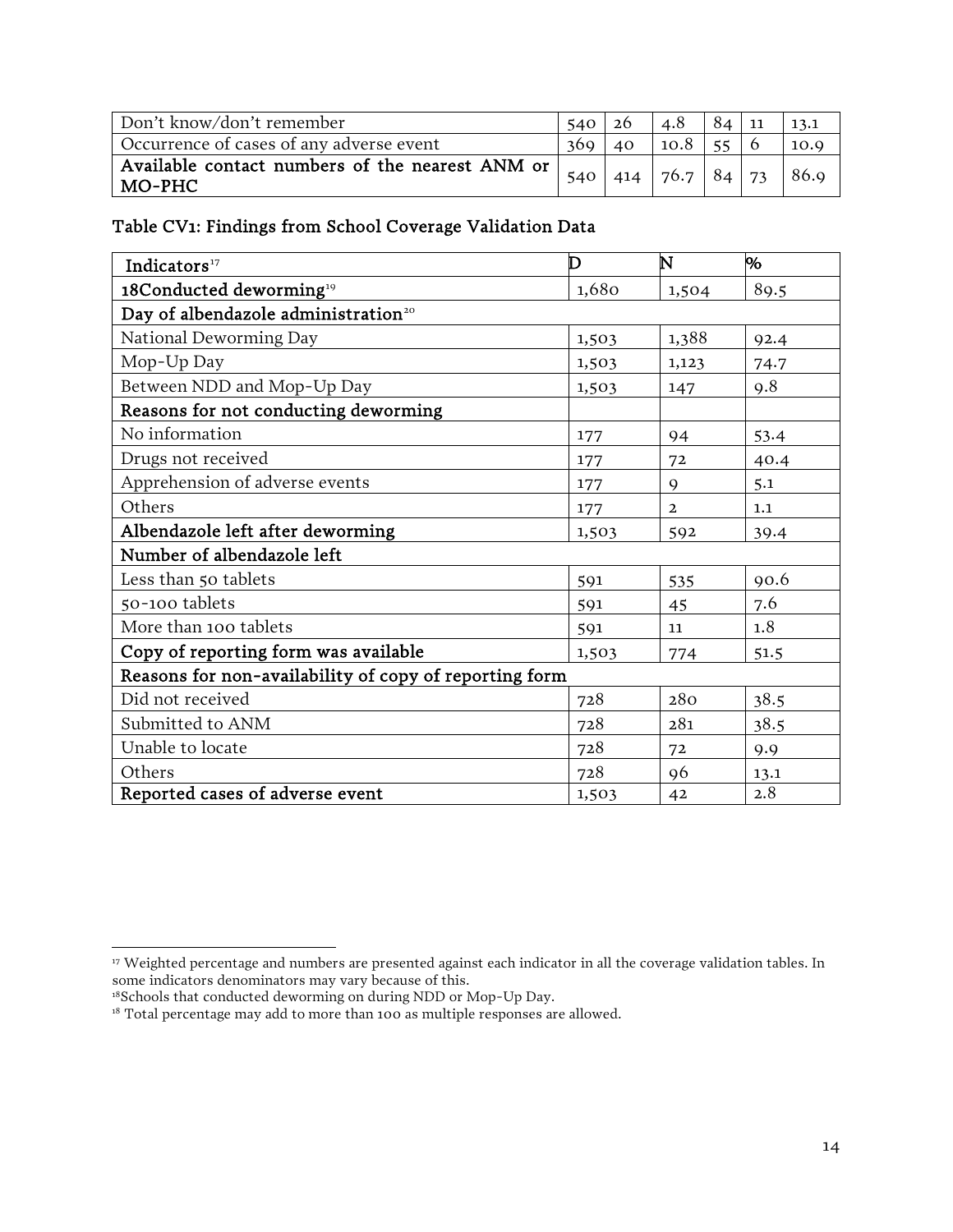| Indicators                                            |               | N        | Μ.   |  |
|-------------------------------------------------------|---------------|----------|------|--|
| Followed correct <sup>21</sup> recording protocol     | 1,503         | 744      | 49.5 |  |
| Followed partial <sup>22</sup> recording protocol     | 1,503         | 150      | 10   |  |
| Followed no <sup>23</sup> recording protocol          | 1,503         | 609      | 40.5 |  |
| State level verification factor <sup>24</sup>         | 69,139        | 39,123   | 0.57 |  |
| State inflation rate <sup>25</sup>                    | 39,123        | 30,016   | 76.7 |  |
| Attendance on pre-NDD <sup>26</sup>                   | 1,40,476      | 94,506   | 67.3 |  |
| Attendance on NDD                                     | 1,40,476      | 94,537   | 67.3 |  |
| Attendance on Mop-Up Day                              | 1,40,476      | 92,617   | 65.9 |  |
| Children who attended on both NDD and Mop-Up          |               |          |      |  |
| Day                                                   | 1,40,476      | 71876    | 51.2 |  |
| Maximum attendance of children on Deworming Day       |               |          |      |  |
| and Mop-Up Day                                        | 1,40,476      | 1,15,278 | 82.1 |  |
| School level inflation rate for schools that followed |               |          |      |  |
| the correct recording protocol                        | 39,083        | 6,429    | 17   |  |
| Estimated NDD coverage <sup>27</sup>                  | $47\% - 67\%$ |          |      |  |

Table CV2: Recording protocol, verification, inflation and attendance in schools

#### Table CV3: Indicators based on interview of children during coverage validation

| Indicators                                 |      |       | Μ,   |  |  |
|--------------------------------------------|------|-------|------|--|--|
| Children received deworming tablets        | 4509 | 4,334 | 96.1 |  |  |
| Children consumed deworming tablet         | 4334 | 4,271 | 98.6 |  |  |
| Children aware about the deworming tablets | 4334 | 4,014 | 92.6 |  |  |
| Source of information for deworming        |      |       |      |  |  |
| Teacher / school                           | 4022 | 3,860 | 96.0 |  |  |
| Television                                 | 4022 | 322   | 8.0  |  |  |
| Radio                                      | 4022 |       |      |  |  |

<span id="page-16-0"></span><sup>&</sup>lt;sup>21</sup> Correct recording protocol includes schools where all the classes put single tick( $\checkmark$ ) on NDD and double tick  $(\sqrt{\sqrt{\ }})$  on Mop-Up Day to record the information of dewormed children

<span id="page-16-1"></span><sup>&</sup>lt;sup>22</sup> Partial recording protocol includes schools where all the classes did not follow correct protocol, put different symbols and prepared separate list to record the information of dewormed children

<span id="page-16-2"></span><sup>&</sup>lt;sup>23</sup> No protocol includes all those schools where none of the classes followed any protocol to record the information of dewormed children

<span id="page-16-3"></span><sup>&</sup>lt;sup>24</sup> Ratio of recounted value of the dewormed children to the reported value. This calculation is based on only those schools (n=776) where deworming was conducted and copy of reporting form was available for verification <sup>25</sup> Proportion of over reported dewormed children against total verified children in schools

<span id="page-16-5"></span><span id="page-16-4"></span><sup>26</sup> This is attendance of previous day of NDD.

<span id="page-16-6"></span><sup>27</sup> Coverage was estimated by implying state level verification factor on government reported coverage for schools and AWC. To provide additional insight, school coverage was also estimated on the basis of NDD implementation status, attendance and supervised administration in the school. We assume that same level of documentation and accuracy in coverage data reporting is prevalent in the schools and AWCs where copy of reporting form was not available for verification. Further, estimated coverage based on attendance data in schools include attendance on NDD and Mop-Up Day